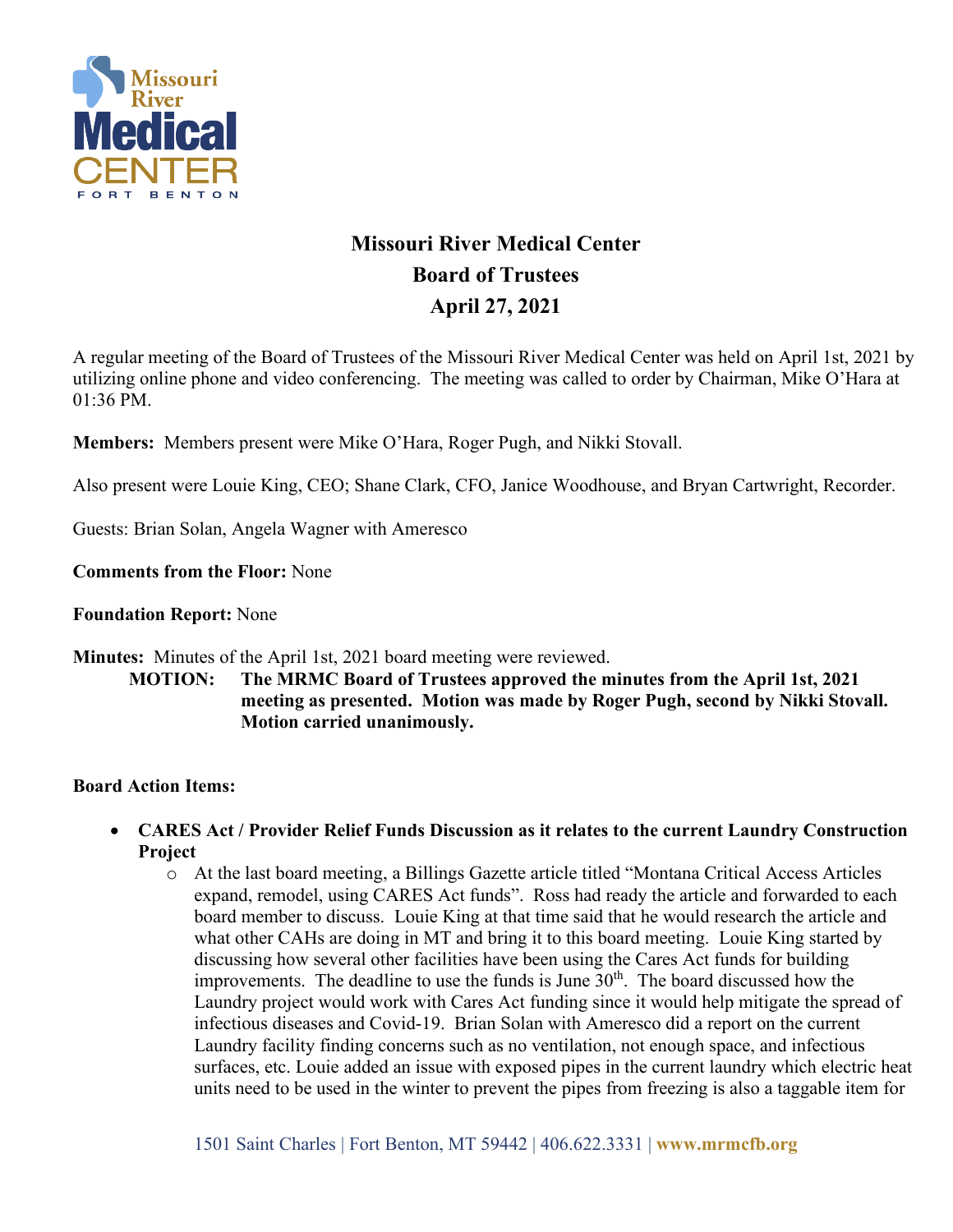

State Facility Certification surveys. The 2.5 Million received by MRMC in Cares Act funds are being held in the county bank account and will probably have to be returned by July 31 if none of it is spent by June 30, 2021. The Laundry Project will be completed by mid-May with a cost of \$730,000. Brian Solan at Ameresco stated that other CAHs he is working with are using CARES funds on facility upgrades to mitigate future COVID outbreaks and he does not see why the Laundry project would not qualify.

o Louie Stated that using these funds would be a MRMC Board decision. Benefis management advises to be cautious in using these funds. The Feds have not been specific/clear is stating these funds could be used for facility upgrades due to COVID.

## • **MOTION: The MRMC Board of Trustees moved to use the CARES Act / Provider Relief Funds Discussion on the current Laundry Construction Project. Motion made by Nikki Stovall, second by Roger Pugh.**

- o Louie stated that Brian Solan, Shane Clark and Mike O'Hara held a conference call with MFFA to discuss the loan for \$730K that had already been approved. MFFA advised to lock in the rate right now if we decide not to use this loan for the laundry project. Mike O'Hara discussed increasing the loan from \$700k to 1 Million for building a new clinic, which they agreed to. This means we gained funds toward building the New clinic. Louie stated that the current clinic is from 1955. Brian Solan researched requirements for Clinics, and Mike stated again the finding was that the new Clinic would be considered a Covid related expense. Brian Solan stated that the new Clinic construction is an easy justification to make for the Cares Act Funding. Mike O'Hara asked if a part of the Clinic project could be funded by CARES Act Funds, and if so how could we spend those prior to June 30<sup>th</sup>. Brian Solan and Angela Wagner with Ameresco shared a spreadsheet on the updated cost of the new Clinic since the estimate was over a year old. See Attached (the new cost of the clinic is approximately \$2.5M. Brian Solan stated that technically MRMC has started the Clinic project with the Drainage, Sidewalks and Parking lot work already completed. Also, the new power and HVAC hookups for the Clinic in the current Laundry project. Angela Wagner added that contractors are not guaranteeing quotes for over a week right now due to material prices on very high increases. Dick Anderson Construction said their quote would only be valid for 5 days. Roger asked for numbers to look at before the next board meeting on the new Clinic. Mike said we have a good opportunity to move forward with the clinic right now and we need to charge forward. Roger said, Let's do it." Louie also stated that negative pressure rooms are what some Hospitals are adding with the Cares Act funds allowing them to take patients with Covid.
- o Angela Wagner stated that the laundry project is nearing completion with the ceiling tiles going in today, and the flooring to be done next week. She is working to coordinate the moving of equipment, which scheduling has been difficult. The Reach room is also near completion.